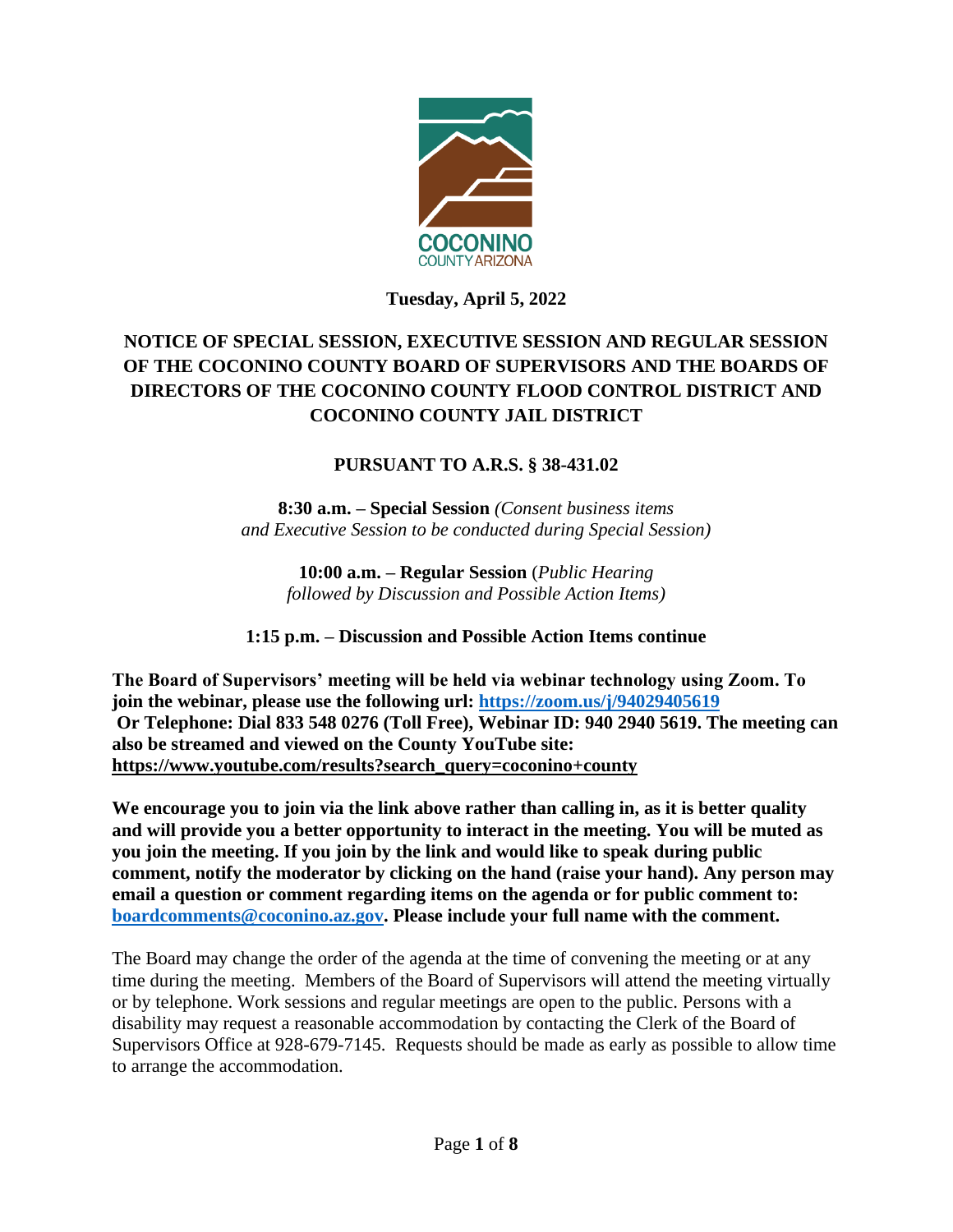# **Notice of Option to Recess in Executive Session**

Pursuant to A.R.S. § 38-431.02, notice is hereby given to the members of the Board of Supervisors and to the general public that, at this meeting, the Board of Supervisors may vote to recess into Executive Session, which will not be open to the public, with the County's attorneys for legal advice and discussion on any item listed on the following agenda, pursuant to A.R.S. § 38-431.03 (A) (3).

# **Call to the Public for items not on the Agenda**

After the pledge of allegiance, the Chairman will call on members of the public to speak on any item or area of concern not listed on the agenda. Items presented during the Call to the Public portion of the Agenda cannot be acted on by the Board of Supervisors. Individual Supervisors may ask questions of the public, but are prohibited by the Open Meeting law from discussing or considering the item among themselves until the item is officially placed on the Agenda. Individuals are limited in their presentations.

# **Consent Agenda**

All matters under Consent Agenda are considered by the Board of Supervisors to be routine and will be enacted by a single motion. If discussion is desired on any particular consent item that item will be removed from the consent agenda and will be considered separately.

# **8:30 a.m. – Special Session**

# **Call to Order:**

# **Pledge of Allegiance:**

# **Call to the Public:**

# **Executive Session:**

1. Presentation, discussion, and possible direction regarding county redistricting maps, redistricting process and outreach; pursuant to ARS 38-431.03 (A)(3), the Board may vote to enter executive session on this item. **County Manager**

# **Proclamation:**

2. Consideration and possible action to approve a proclamation designating April 2022 as Sexual Assault Awareness Month. **Board of Supervisors**

# **Board of Supervisors Consent Agenda:**

3. Consideration and possible action regarding approval of the minutes from the Board of Supervisors meetings conducted March 17, 2022, March 22, 2022 and March 23, 2022.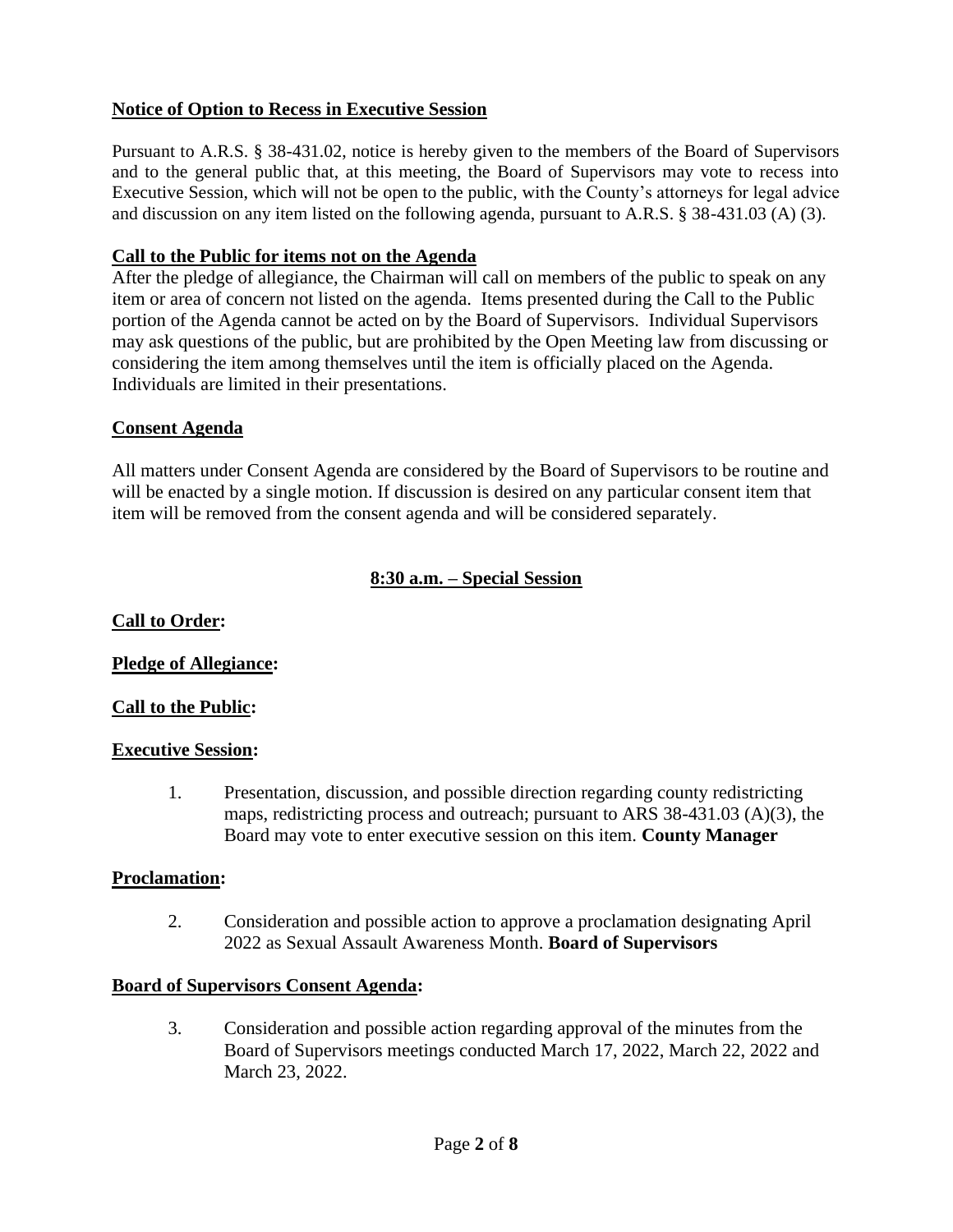4. Consideration and possible action to ratify and/or approve warrants, electronic fund transfers, and other payments as listed on the agenda. An itemized list of the below-numbered claims is filed in the official records of the Coconino County Board of Supervisors.

| <b>Run Date</b> | <b>Warrant Numbers</b>        | <b>Computer Register Totals</b> |
|-----------------|-------------------------------|---------------------------------|
| 03/17/2022      | $EFT - 14692 - 14766$         | \$1,581,349.43                  |
| 03/17/2022      | Checks $-92203848 - 92203939$ | \$334,244.24                    |
| 03/24/2022      | $EFT - 14874 - 14952$         | \$1,400,934.52                  |
| 03/24/2022      | Checks $-92203940 - 92204048$ | \$245,362.48                    |

- 5. Consideration and possible action to approve Resolution 2022-11, approving an Intergovernmental Agreement (IGA) with Navajo County to provide plan review, permitting, and inspection services for Navajo County. **Community Development**
- 6. Consideration and possible action to approve FY23-24 National Criminal History Improvement Program Grant Agreement #NCHIP-21-23-003, with the Arizona Criminal Justice Commission (ACJC), in the amount of \$58,612.02, and approve the continuance of an existing limited appointment Legal Assistant position (1.0 FTE); and corresponding FY23 budget amendment. **County Attorney**
- 7. Consideration and possible action to approve a FY22-23 Arizona Coronavirus Emergency Supplemental Funding Program-ACESF-22-002 with the Arizona Criminal Justice Commission, in the amount of \$18,979; and approve an Independent Contractor Agreement with Victim Witness Services for Coconino County to administer the ACESF Program for the County; and creation of new Fund 1233; and corresponding budget amendment. **County Attorney**
- 8. Consideration and possible action to approve the first Amendment to the Service Agreement between Coconino County Workforce Development Board and Coconino County, to provide WIOA Title IB Adult, Dislocated Worker and Youth Program services, with an additional allocation of \$20,000 in WIOA Youth funding, and approve the corresponding budget adjustment. **County Manager**
- 9. Consideration and possible action to approve the transfer of \$15,000 of funding set aside in General Fund Contingency Funds to the Public Fiduciary's budget for expenses related to the Indigent Decedent Services Program. **County Manager**
- 10. Consideration and possible action to approve the on-call appointment of Charles Adornetto, Thomas Chotena, Amy Criddle, Donald P. Frame, Howard Grodman, Jared Holland, Russell Hughes, Angela Kircher, Lewis S. Levin, Gerald D. McCafferty, Andrew T. Moore, Michelle Ratner, Susan Slasor, James Speed, Fanny Steinlage, and Joshua Steinlage as Judge Pro Tempore for Superior Court in Coconino County, for the term of July 1, 2022 through June 30, 2023 (FY2023). **Courts**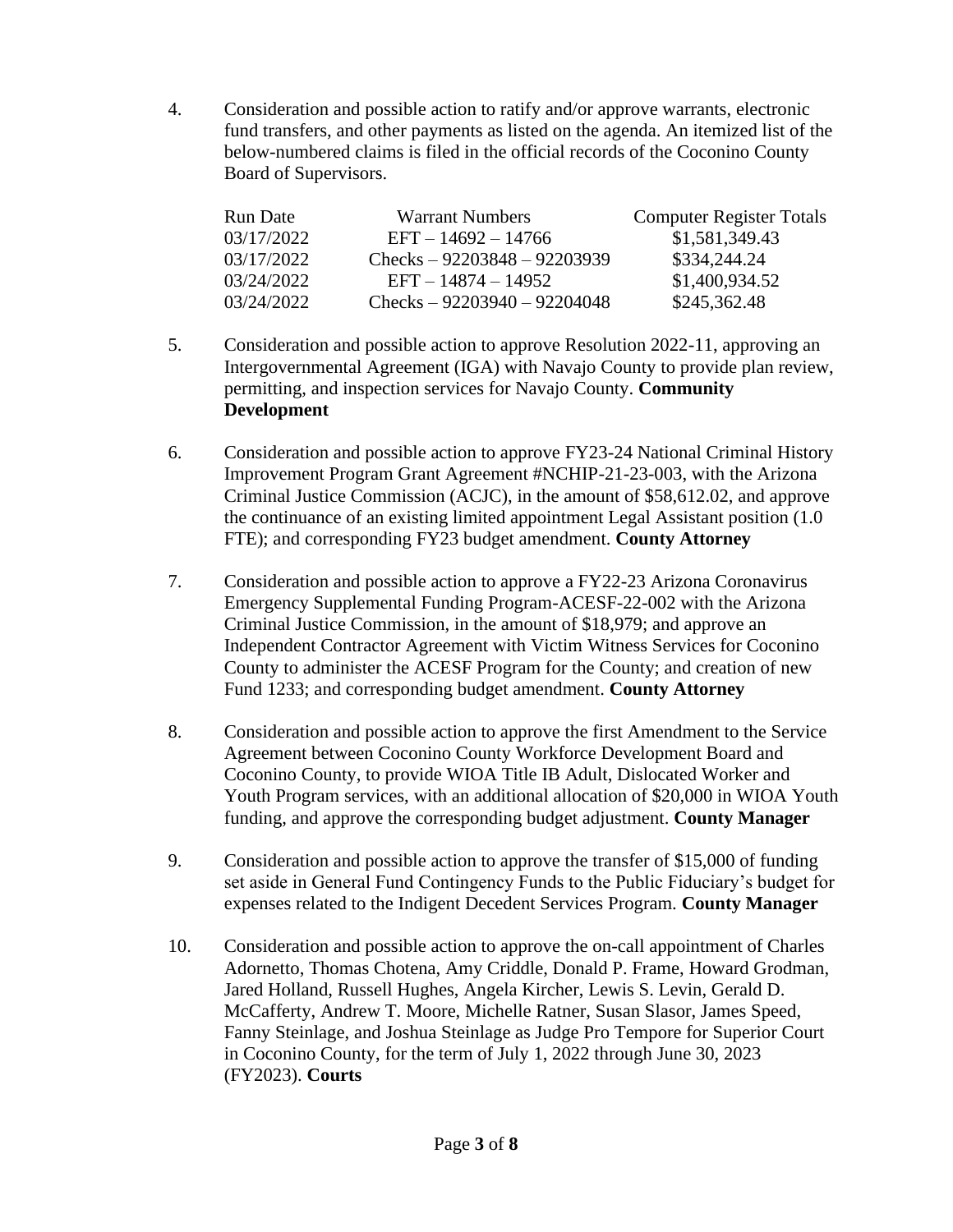- 11. Consideration and possible approve an Intergovernmental Agreement (IGA) with the City of Flagstaff to clarify County's continued operational and maintenance support for the components of the indirect exchange of criminal justice information to Flagstaff Justice Court, Flagstaff Police Department, Flagstaff City Court, and City Attorney's Office in the amount of \$87,119 per year and for a tenyear term of FY2022 through FY2031. **Courts**
- 12. Consideration and possible action to approve carryover funds from FY21 to FY22 related to Intergovernmental Agreement #DI-20-002262 Amendment 7, between Coconino County Health and Human Services and Arizona Department of Economic Security (multi year contract), in the amount of \$471,320.86, and the addition of one (1) grant funded FTE (Case Worker) and approve a corresponding budget adjustment. **Health and Human Services**
- 13. Consideration and possible action to approve Intergovernmental Agreement Contract #CTR040474, Amendment 2, between the Arizona Department of Health Services (ADHS) and Coconino County Health and Human Services (CCHHS), in the amount of \$124,229.00, for the period of January 1, 2022 to December 31, 2022, to provide Sexually Transmitted Disease Control and Prevention Services in Coconino County. **Health and Human Services**
- 14. Consideration and possible action to approve RFGA 2020-001.02 Amendment #1, between Arizona Department of Health Services and Coconino County Health and Human Services, for the period of October 1, 2021 to September 30, 2022, in the amount of \$353,411 to provide nutrition and physical activity strategies. **Health and Human Services**
- 15. Consideration and possible action to approve the Fourth Amended Arizona Counties Insurance Pool (ACIP) Intergovernmental Agreement. **Human Resources**
- 16. Consideration and possible action to approve Fiscal Year 2023 Employee Benefit Plan Renewals and Changes. **Human Resources**
- 17. Consideration and possible to approve Resolution 2022-13, approving the participation in the Family Counseling Program for fiscal year 2023 and provide additional matching funds of \$3,177, which is the match to the State's additional contribution of \$12,706 for a total budget of \$15,883. **Juvenile Court**
- 18. Consideration and possible action to approve the \$104,533 budget increase and .64 FTE increase from the Arizona Supreme Court, Administrative Office of the Courts, Juvenile Justice Services Division for the operations of JJSD funds, including Juvenile Intensive Probation Supervision (JIPS), Standard Probation, Juvenile Probation Services Fund Treatment (JPSF), Diversion Intake, and Diversion Consequences programs for Fiscal Year 2022. **Juvenile Court**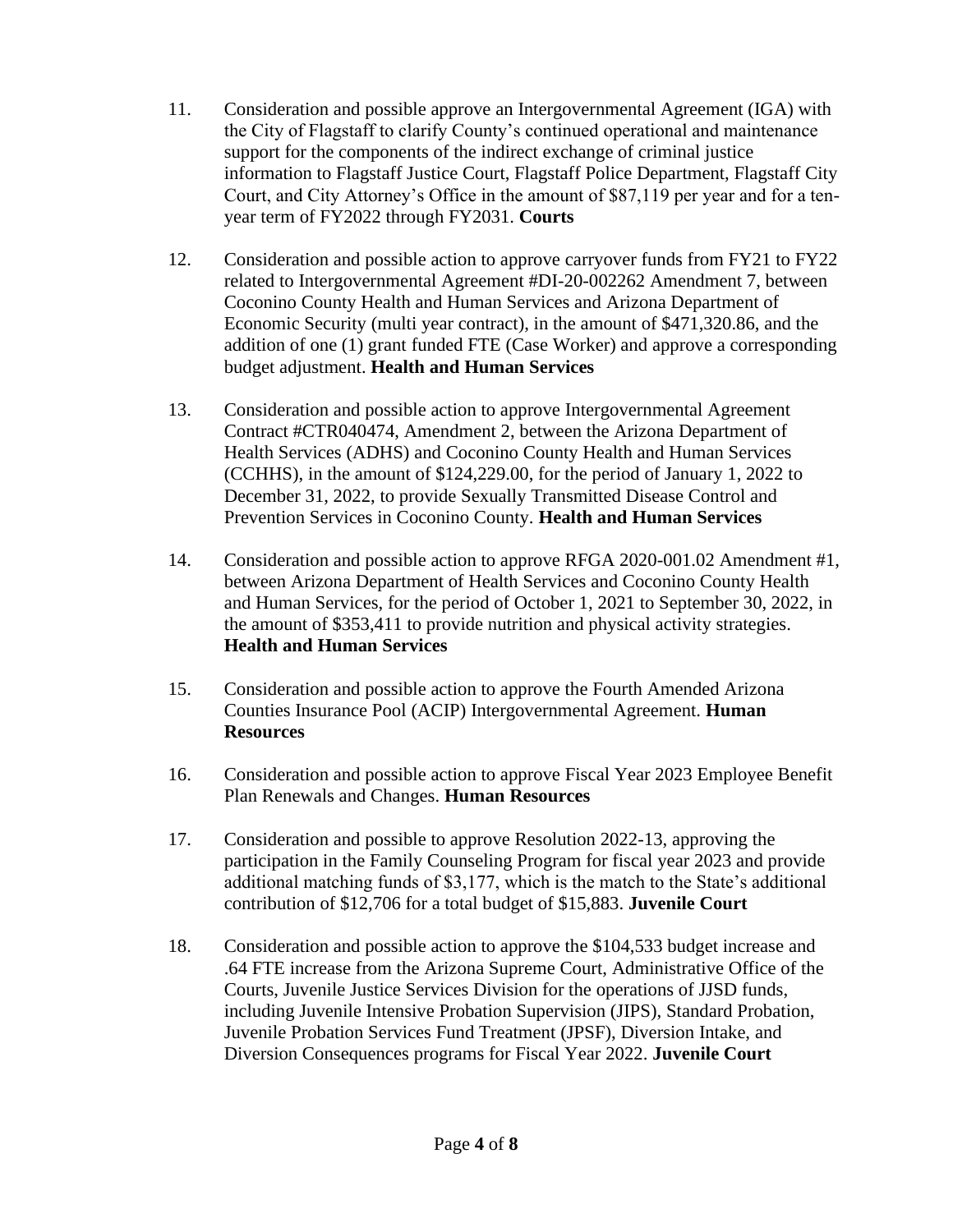- 19. Consideration and possible action to approve Resolution 2022-09, accepting an Arizona State Parks ARPA Grant, in the amount of \$923,306, between Coconino County and Arizona State Parks Board, and corresponding FY 22 Budget Adjustment, for Parking Lot Improvements and Sewer Line Installation at Fort Tuthill County Park. **Parks and Recreation**
- 20. Consideration and possible action to approve Resolution 2022-10, accepting an Arizona State Parks Heritage Fund LRSP Grant, in the amount of \$164,346, between Coconino County and Arizona State Parks Board, and corresponding FY22 Budget Adjustment, for Parking Lot Improvements and Sewer Line Installation at Fort Tuthill County Park. **Parks and Recreation**
- 21. Consideration and possible action to award Bid 2022-01 Crack Fill Project Various County Roads to VSS International Inc., to furnish all labor, equipment, materials and traffic control for Crack Fill on various county roads located in Williams, Parks, Bellemont, East and South Flagstaff, with approximately 461,305.12 square yards to be chip sealed in this project, at a guaranteed maximum price of \$375,000.00. **Public Works**
- 22. Consideration and possible action to approve Agreement #FLAG-2022-0001 with the National Parks Service to provide cooperative law enforcement services within the Flagstaff Area National Monuments for five years from date of final signature at no cost. **Sheriff**
- 23. Consideration and possible action to approve Memorandum of Understanding 2022-017, with the Arizona Department of Public Safety (DPS), to transfer small amounts of described prescription-only drug, dangerous drug, narcotic drug, or marijuana, which was originally seized evidenced in the possession of DPS to the Coconino County Sheriff's Office to be utilized in continuing narcotics training with our K9 unit, and authorizing Sheriff Driscoll to sign the MOU. **Sheriff**

*The Board will resolve as the Flood Control District Board of Directors.*

# **Flood Control Consent Agenda:**

- 24. Consideration and possible action to approve an Amendment of the current oncall contract with Natural Channel Design, to include Natural Resources Conservation Service (NRCS) Grant Agreement and a Good Neighbor Agreement with the U.S. Forest Service. **Flood Control District**
- 25. Consideration and possible action to approve an Amendment to the current oncall contract with Tiffany Construction, to include Natural Resources Conservation Service (NRCS) Grant Agreement and a Good Neighbor Agreement with the U.S. Forest Service. **Flood Control District**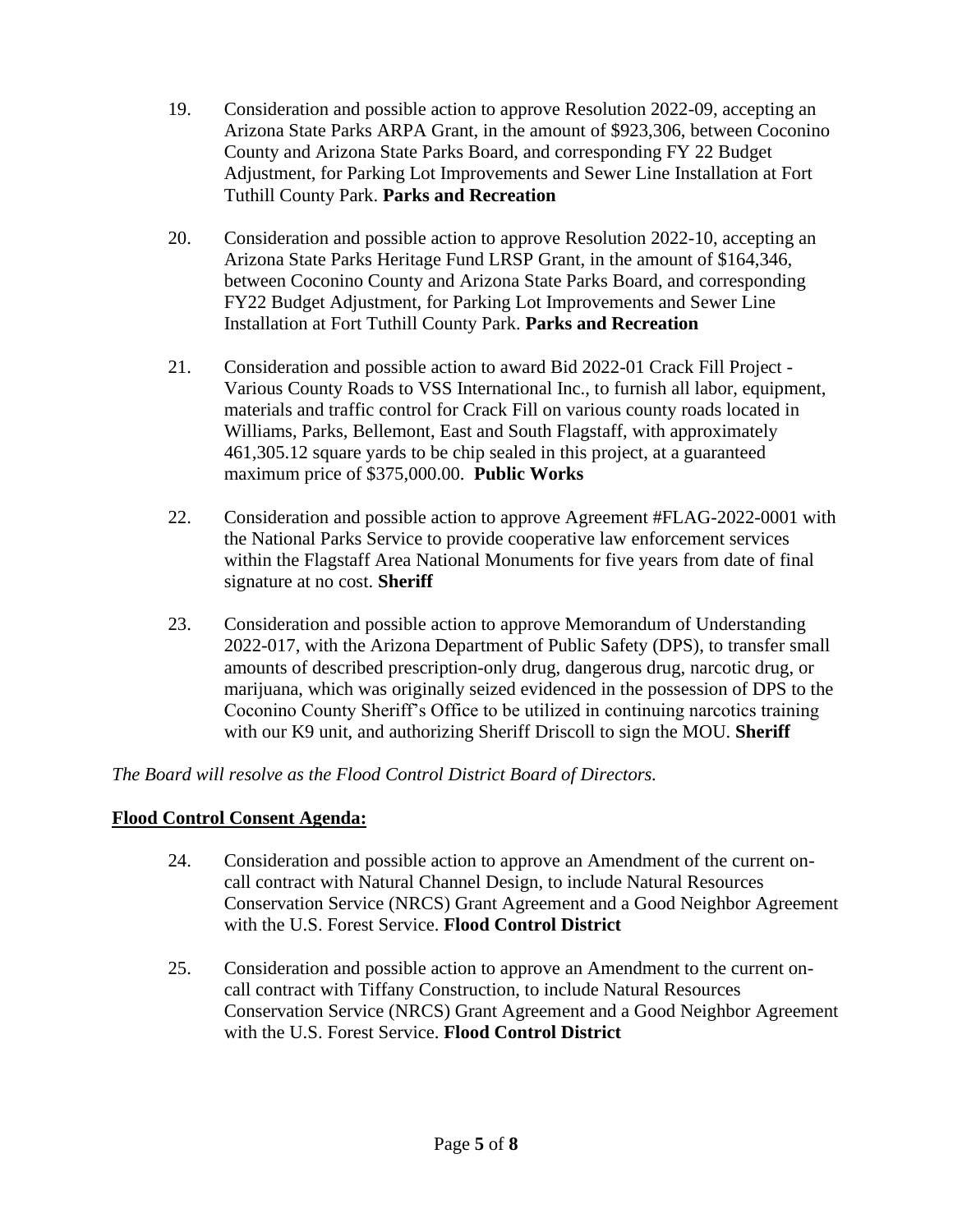26. Consideration and possible action to approve an increase to the Flood Control District's budget authority and budget adjustment in the amount of \$750,000, to account for the increased expenses accrued during the Flood Control District's response to last summer's Museum Flood events. **Flood Control District**

*The Board will resolve as the Jail District Board of Directors.*

# **Jail District Consent Agenda:**

27. Consideration and possible action to approve a budget adjustment in the amount of \$480,240 to continue using AB Staffing Solutions, LLC to provide temporary, supplemental nurses for the Coconino County Adult Detention Facility in the amount of \$1,080,000 for the remainder of FY22. **Jail District**

*The Jail District Board of Directors will resolve as the Board of Supervisors.*

# **10:00 a.m. – Regular Session**

**The Board of Supervisors' meeting will be held via webinar technology using Zoom. To join the webinar, please use the following url: <https://zoom.us/j/94029405619> Or Telephone: Dial 833 548 0276 (Toll Free), Webinar ID: 940 2940 5619. The meeting can also be streamed and viewed on the County YouTube site: [https://www.youtube.com/results?search\\_query=coconino+county](https://www.youtube.com/results?search_query=coconino+county)**

**We encourage you to join via the link above rather than calling in, as it is better quality and will provide you a better opportunity to interact in the meeting. You will be muted as you join the meeting. If you join by the link and would like to speak during public comment, notify the moderator by clicking on the hand (raise your hand). Any person may email a question or comment regarding items on the agenda or for public comment to: [boardcomments@coconino.az.gov.](mailto:boardcomments@coconino.az.gov) Please include your full name with the comment.** 

The Board may change the order of the agenda at the time of convening the meeting or at any time during the meeting. Members of the Board of Supervisors will attend the meeting virtually or by telephone. Work sessions and regular meetings are open to the public. Persons with a disability may request a reasonable accommodation by contacting the Clerk of the Board of Supervisors Office at 928-679-7145. Requests should be made as early as possible to allow time to arrange the accommodation.

# **Notice of Option to Recess in Executive Session**

Pursuant to A.R.S. § 38-431.02, notice is hereby given to the members of the Board of Supervisors and to the general public that, at this meeting, the Board of Supervisors may vote to recess into Executive Session, which will not be open to the public, with the County's attorneys for legal advice and discussion on any item listed on the following agenda, pursuant to A.R.S. § 38-431.03 (A) (3).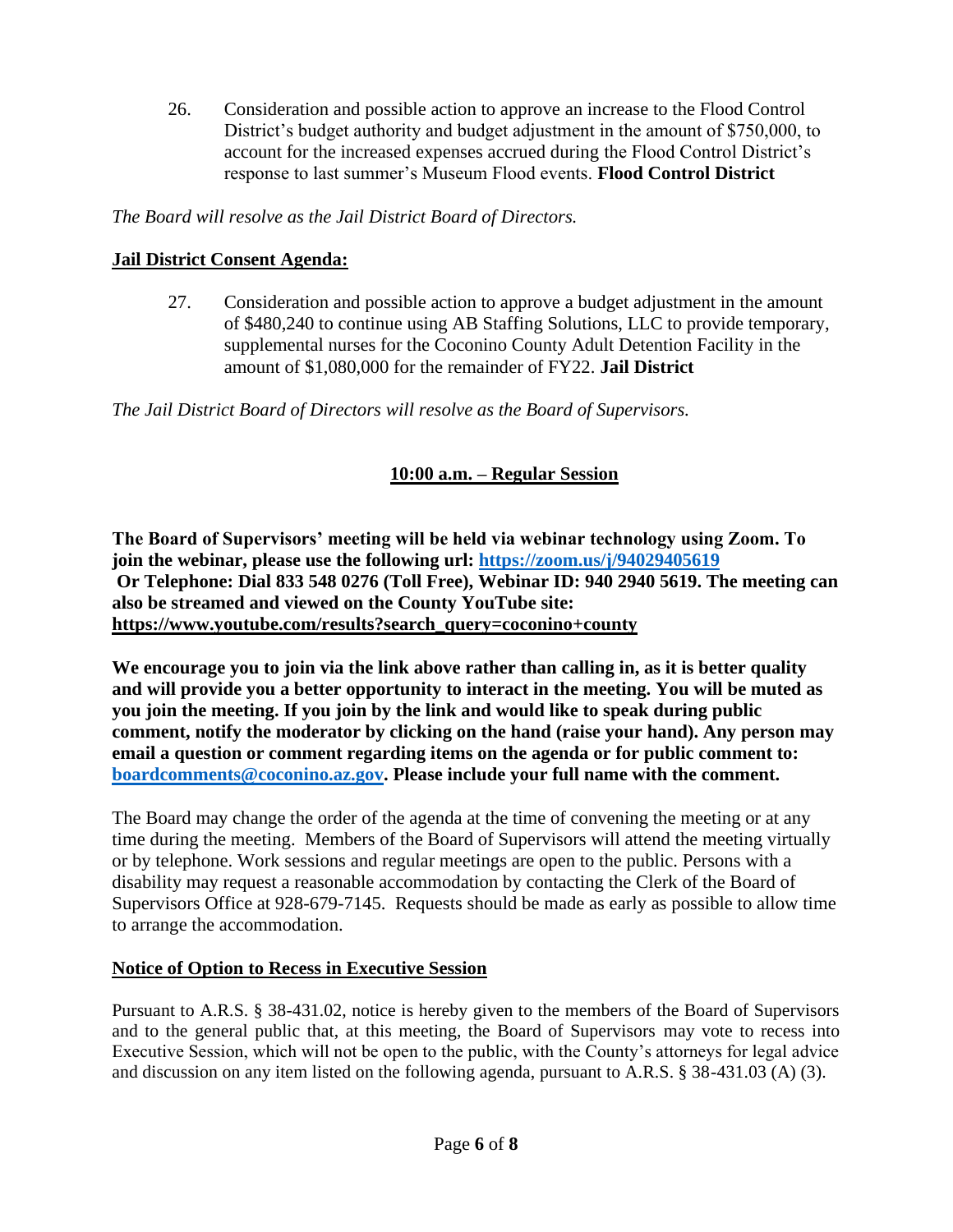# **Speaking During a Public Hearing**

After staff and applicant presentations for specific public hearing items, the Chairman will open the public hearing and ask for comments from the public. Those who fill out a speaker's form will be called on first. You do not need to fill out a speaker's form to speak.

# **Call to Order:**

# **Public Hearing:**

28. Public hearing, as required by A.R.S. 11-391, on a proposal to incur a long-term obligation to prepay a portion of the County's future pension contributions, through the use of long-term financing, with respect to the Arizona State Retirement System (ASRS). **Finance**

# **Discussion and Possible Action Items:**

29. Presentation and discussion regarding a Budget update. **Finance**

# **BREAK**

#### **Discussion and Possible Action Items continue – 1:15 p.m.:**

- 30. Presentation and update on Facilities Master Plan (Part four of five). **Facilities**
- 31. Presentation, discussion and update regarding Coconino County's response to the COVID-19 pandemic, including testing, vaccine distribution and updates on guidelines set forth by the Centers for Disease Control and Prevention (CDC). **Health and Human Services**
- 32. Discussion, update and possible direction to staff regarding state and federal legislative priorities; legislative and administrative update. **Public Affairs**
- 33. Discussion, review and possible direction regarding the Board of Supervisors planning calendar. **County Manager**
- 34. Discussion and update from the County Manager regarding possible community, regional and/or administrative matters. **County Manager**
- 35. Roundtable: To be discussed. Pursuant to A.R.S. § 38-431.02(H), these matters will not be acted upon: Reports from Supervisors; updates on new projects, district budgets, requests for services and initiatives, updates from county staff:
	- District 1 Supervisor Patrice Horstman
	- District 2 Supervisor Jeronimo Vasquez
	- District 4 Supervisor Judy Begay
	- District 5 Supervisor Lena Fowler
	- District 3 Supervisor Matt Ryan